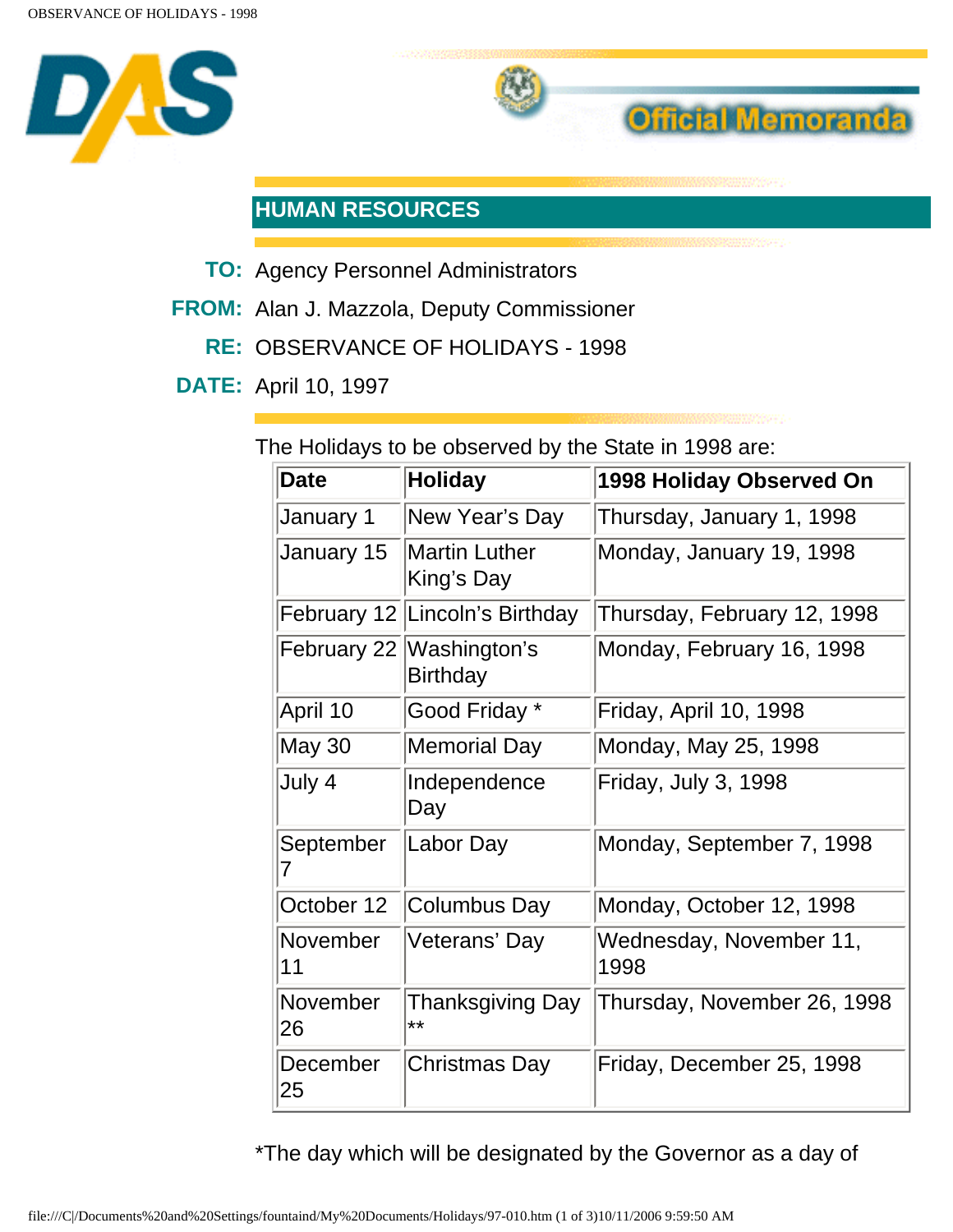Fasting and Prayer.

\*\*The day which will be designated by the Governor as a day of Thanksgiving.

For 1999 the first holiday will be January 1, 1999 - New Year's Day and will be observed on Friday, January 1, 1999.

Individual collective bargaining agreements are to be consulted to determine provisions concerning holiday compensation and/or compensatory time off for work performed on a holiday. Employees not covered by collective bargaining units shall receive holiday benefits in accordance with Section 5-254 of the General Statutes which states "(a) Each full-time permanent employee in the state service shall be granted time off with pay for any legal holiday. If a legal holiday falls on a Saturday, employees shall be granted equivalent time off on the Friday immediately preceding such Saturday or given another day off in lieu thereof. The Commissioner of Administrative Services may issue regulations governing the granting of holiday time to other employees in the state service. (b) Any employee in the state service compensated on a hourly or per diem basis shall be entitled to time off with pay commensurate with any time granted by order of the Governor to salaried employees with pay. (c) No state employee shall be required to work any legal holiday solely by reason of the convening of the general assembly on such day."

If you have any questions, please contact Marsha R. Liburdi, 860.566.3236.



Alan J. Mazzola, Deputy Commissioner Department of Administrative Services

\_\_\_\_\_\_\_\_\_\_\_\_\_\_\_\_\_\_\_\_\_\_\_\_\_\_\_\_\_\_\_\_\_